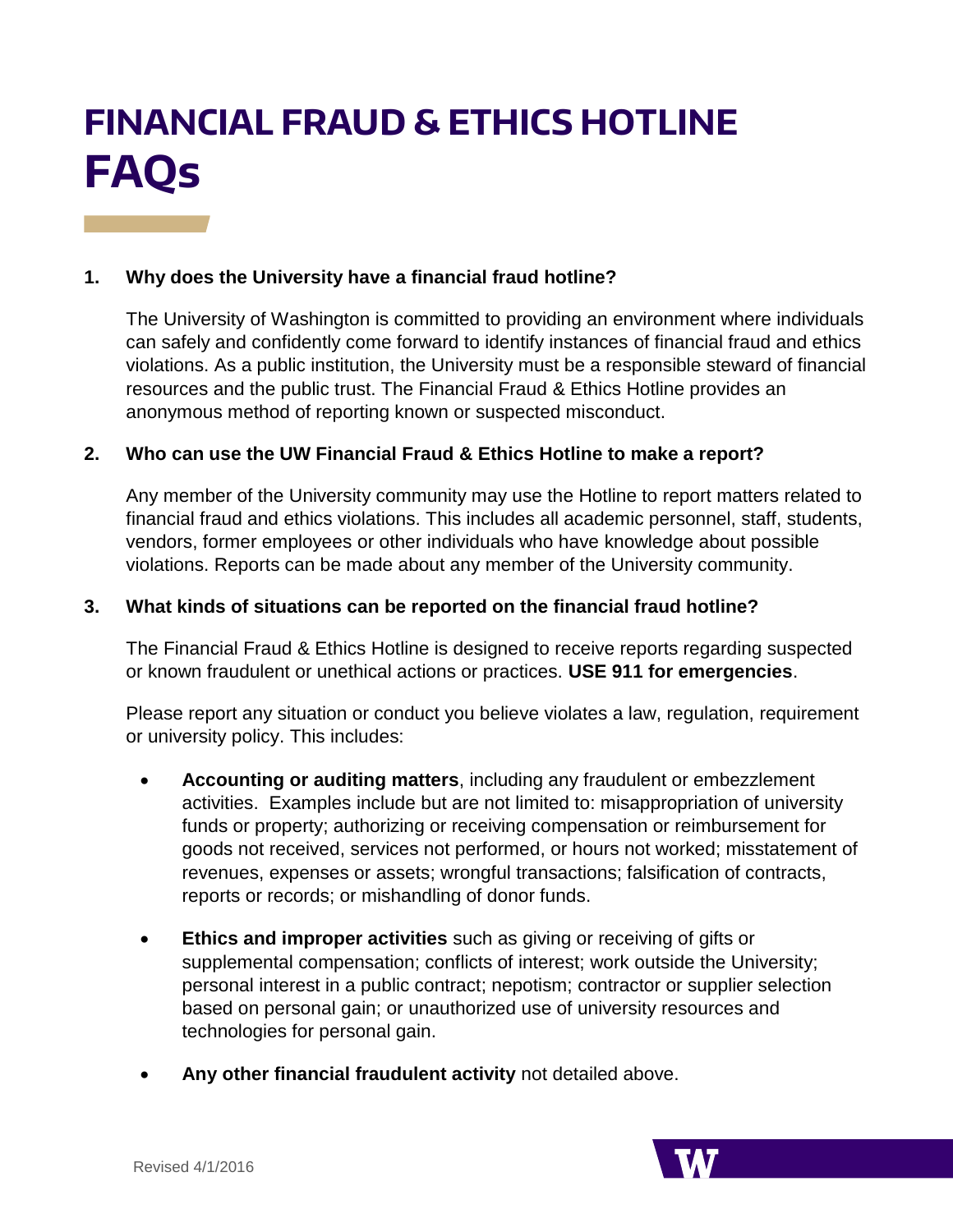# **4. I am not sure if what I heard or observed is unethical or a violation, but it does not look right to me. What should I do?**

You do not need to know the exact law or regulation, or be certain a violation has occurred, or will occur. If you suspect something is wrong, the better course of action is to report it. We would rather you report a situation that turns out to be harmless than let possibly fraudulent or unethical behavior go unchecked because you were not sure.

## **5. Is my hotline report anonymous?**

Yes. We are committed to safeguarding the confidentiality of individuals who submit good faith reports. The Hotline is administered through an independent company that operates the call center and the online reporting system which guarantees your anonymity if you choose that option.

To protect your anonymity, be careful not to report information in a manner that may personally identify you. For example:

- Do not include your relationship to persons identified in your report (do not say "my boss")
- Do not include your physical location relative to persons or incidents in your report (do not say "in XYZ building where I work")
- Do not include other personal information (such as "since I was hired in 2010")

# **6. What can I expect when I call or file an online report?**

Individuals who report over the phone will be connected to a live operator trained to obtain and record the appropriate information. Individuals who report via the website will follow the same process except they will complete a standardized web-based questionnaire instead of speaking to a live operator.

**IMPORTANT** - At the conclusion of your submission, by phone or by web, you will receive a "report key" (12 digit number) and be asked to create your own "password" which will allow you to check the status of your report. It also enables the University to seek clarification or request additional information from you. Requests for clarification and additional information are routed through the third party vendor to protect your anonymity. If you forget/misplace your report key or password, you will need to file a new report to be able to continue to follow up on the matter.

#### **7. What happens after I make a report?**

UW Internal Audit will be notified of the report and will be responsible for performing a complete and thorough investigation, or referring the information to an appropriate office if it concerns something other than financial fraud or ethics violations. All reports are treated confidentially, as are all investigations to determine the facts related to the allegations. The length of the investigation depends on many factors, such as complexity of the issue, the number of people involved, the nature and extent of documents or other evidence,